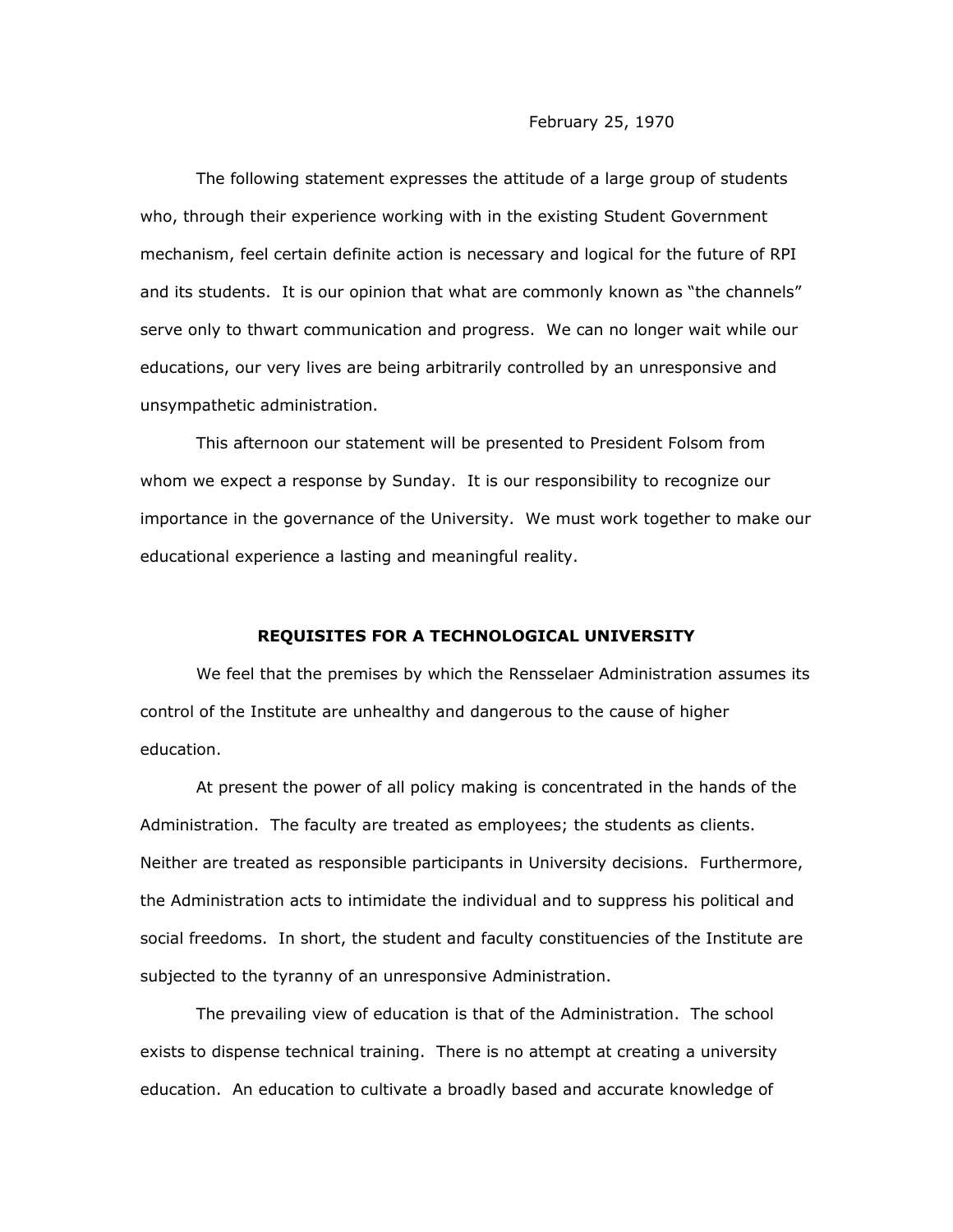what the individual can do in the world is lacking at Rensselaer. Specifically there is no attempt made to achieve the total education necessary to confront and master our pressing social needs.

An Administrative authority derived from theses premises benefits neither the faculty nor the students. Nor does it benefit the administrators of such a school, who, as the ultimate decision makers, bear the responsibility of graduating students with an inadequate educational experience.

If Rensselaer is to achieve the status of a true technological university, and if we as students are to receive the education we require, these premises must be dissolved and new ones must be established. Students and faculty must become full and equal participants in policy decisions. The social aspect of our education must be given the same consideration as that of technology. Further more, it is essential that the theories of democratization and depoliticalization be at once applied to all departmental procedures. Only when these criteria are fulfilled, will students and faculty experience the total education of the mind that is promised, yet never realized.

It is thus an absolute necessity that we make an immediate and irrevocable commitment to the following requisites for t a technological university.

I. Library

The Library must be our first priority. We cannot in good faith accept words belied by action.

We require:

- A. The library must be the first building constructed. Further more, construction of this structure must precede the construction and acquisition of all new ground and facilities. \*
- B. Construction of the library must begin as soon as possible.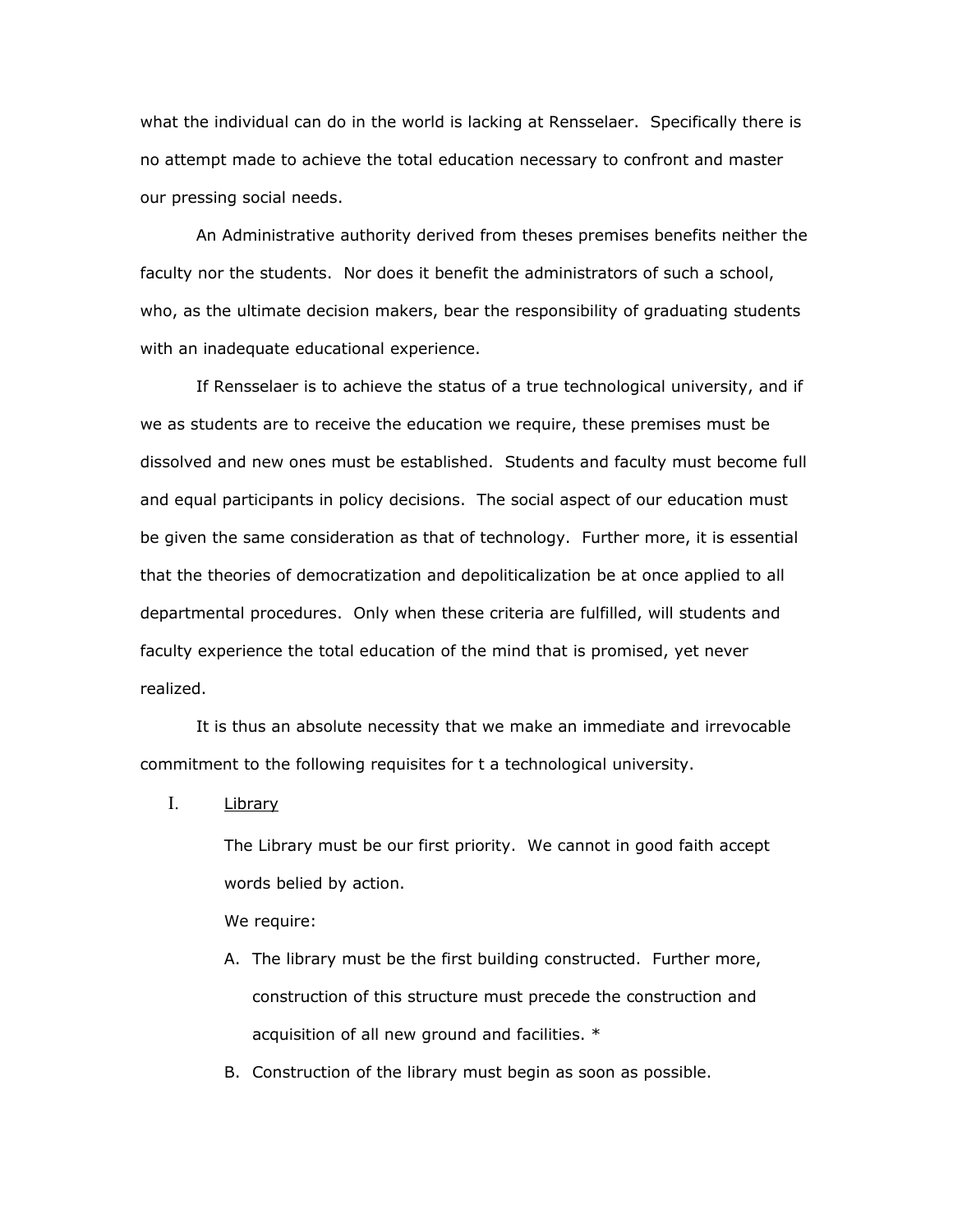- C. To insure this commitment toward action, architectural contracts must be let no later than March 31, 1970.
- D. The number of volumes, books and journals must be increased to comply with the standards established by the New York State Department of Education for a school of Rensselaer's size.
- E. Immediate student, faculty, as well as administration control must be a requisite for all future building committees.

\*This implies that neither the acquisition of the Armory nor construction of the modern classroom building will precede the construction of the library.

- II. In order to achieve a technological university, the rights of the students and faculty must be recognized. Therefore, it is essential that a joint body of students, faculty, and Administrators be created to best determine matters of departmental policy. This would include:
	- A. Allocation of funds.
	- B. Hiring and Firing.
	- C. Tenure.
	- D. Curriculum.

and all other related areas. Arbitrary decision-making will no longer be tolerated. The Waterman and Katona incidents must never be repeated.

- III. Mueller
	- A. To promote integrity of, to assure an intellectual atmosphere, and to maintain academic freedom in the School of Humanities and Social Sciences, it becomes necessary to require the resignation of Dean Ronald A. Mueller. No less than his resignation can be tolerated in view of this individual's incompetence, autocratic policies, his defeatist attitude, and his lack of sensitivity to the critical needs of the school.